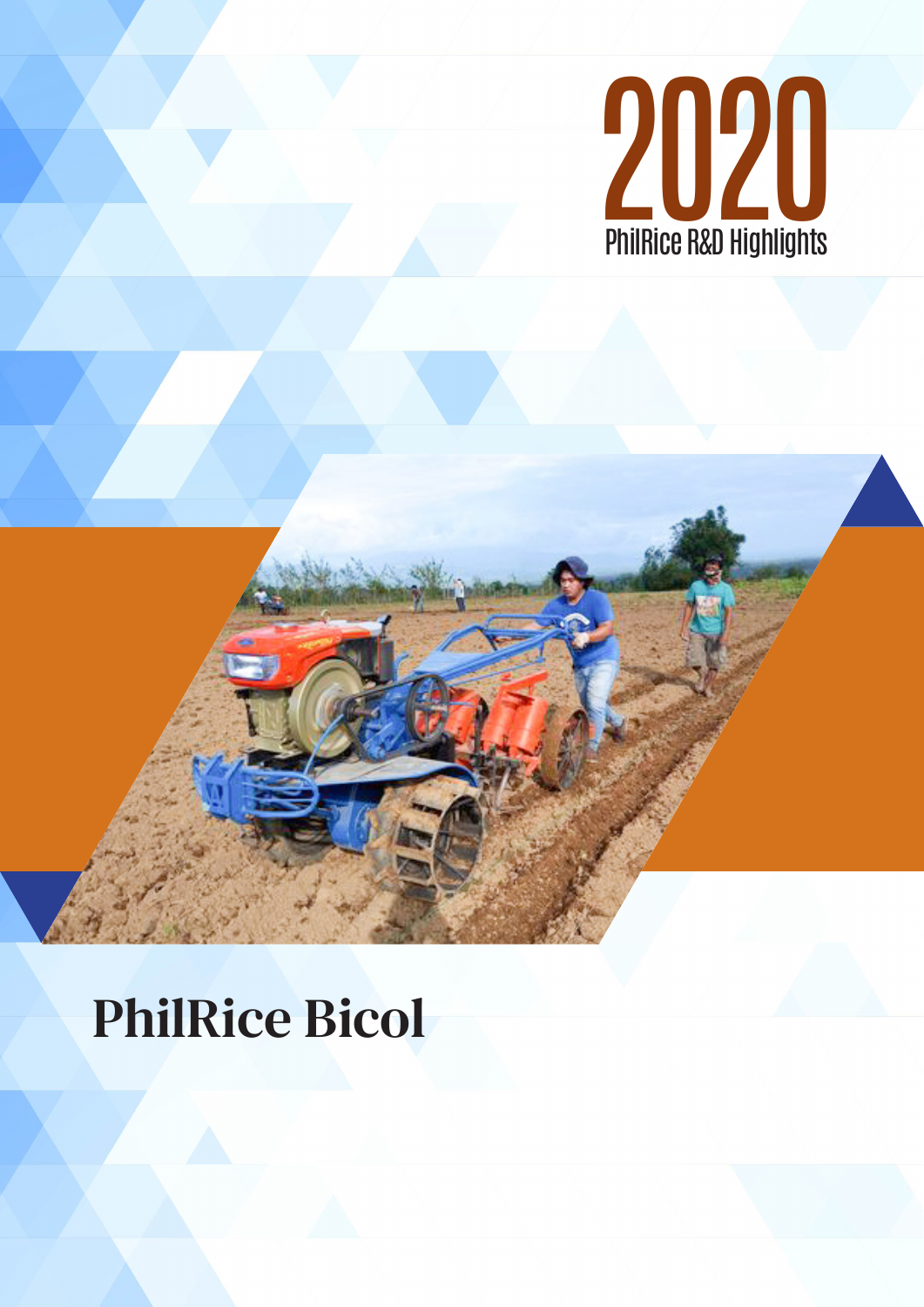# **Contents**

| <b>SECTIONS</b>                    |                                                                                                         |   |
|------------------------------------|---------------------------------------------------------------------------------------------------------|---|
| Executive Summary                  |                                                                                                         |   |
| Rice-Based Farming System Approach | Reducing Vulnerability to Climate Change through                                                        |   |
| CFS-based studies                  |                                                                                                         | 8 |
|                                    | Development: Promoting Rice Science through Capacity<br>Enhancement and Technology Information Campaign |   |
| <b>FXTRA-CORF PROJECTS</b>         |                                                                                                         |   |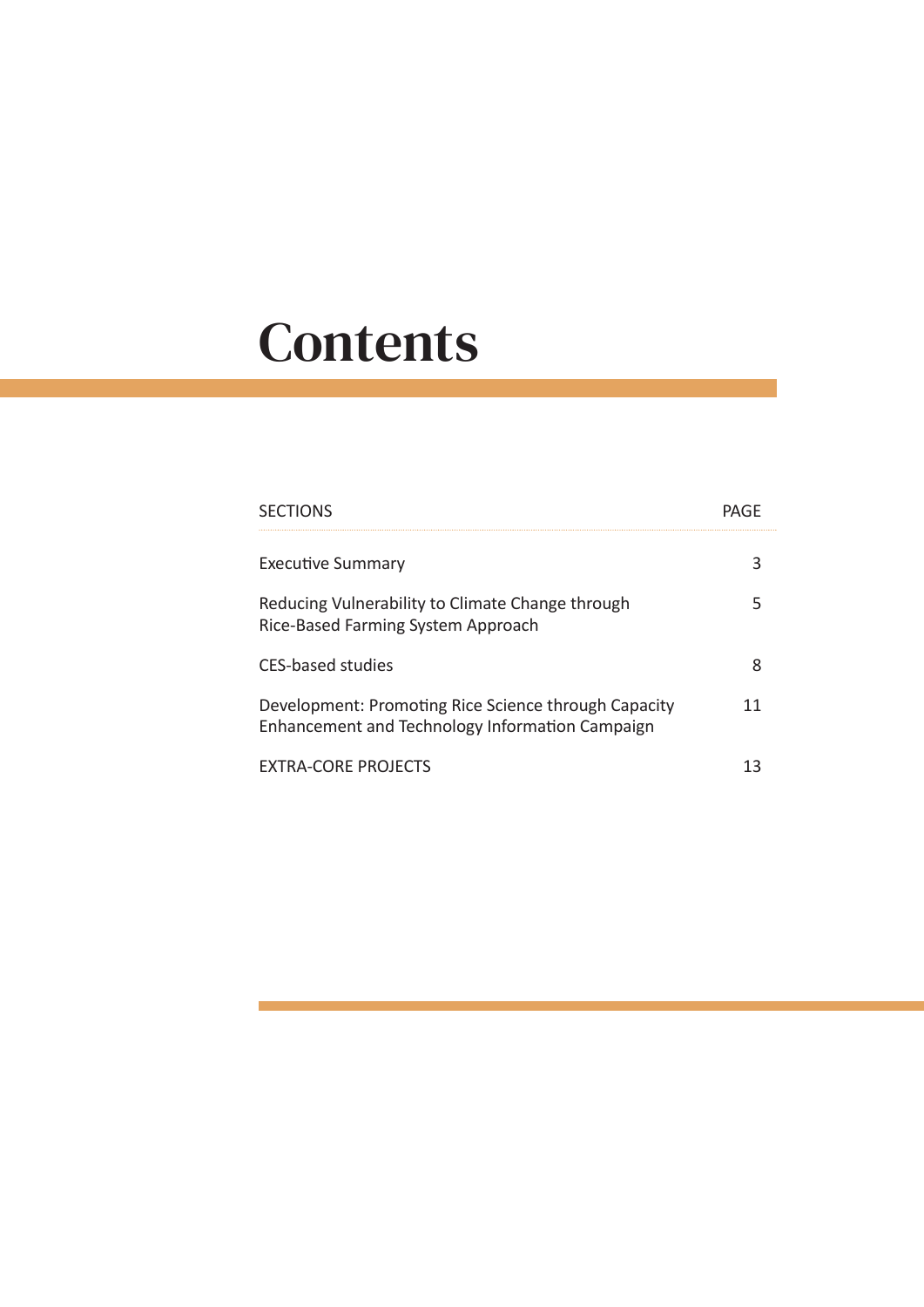## **STATION**

# PhilRice Bicol

**Branch director: Victoria C. Lapitan**

## **EXECUTIVE SUMMARY**

PhilRice Bicol develops and disseminates strategies and technologies that will make rice farming in calamity-vulnerable regions of Bicol and Eastern Visayas more resilient to climate change. The Station helps in increasing rice productivity by developing, adapting, and sharing technologies in the adverse rice environments such as saline, drought, and flood-prone, and upland.

The station implemented two programs, Rice Seed Systems (RSS) and Rice Business Innovations System (RiceBIS), and three station-based projects: Capacity Enhancement and Technology Information Campaign, Reducing Vulnerability through *Palayamanan*® Plus Approach, and the Long-Term Soil Fertility Experiment. Seven studies were also implemented: Philippine Rice Information System (PRISM); Multi-environment and Adaptability Test of Breeding Lines for Abiotic Stresses, Selection and Dissemination of Elite Salt-Tolerant Rice Varieties for AFACI-member Countries; Development of ICM-package in Saline-prone Areas for Increased Productivity in Bicol; National Cooperative Testing for Hybrid; Rice Crop Manager (RCM); and On-farm MP Seeder Technology Verification for Rice in rainfed areas.

Three Rice Competitiveness Enhancement Fund (RCEF)-extension component projects were also carried out implemented: (1) RCEF Farmer Field School on the Production of High-Quality Inbred Rice, Seed Certification, and Farm Mechanization; (2) RCEF-Strategic Communication; and (3) Building and Strengthening of Farmers' Organizations and Seed Growers Associations for more Efficient Seed Production and Dissemination.

Despite the travel restrictions, RiceBIS Phase II and expansion sites were successfully established in Milagros and Mandaon, Masbate respectively. The project has initially trained 180 farmers (104 male and 76 female) on PalaycheckSystem and organizational building and management with an average knowledge gained of 51.7%. Black rice or *tapol*, premium and regular milled rice, and pigmented rice production were identified as potential enterprises of the community.

Rice Seed Systems project implementers had profiled 134 seed growers (108 male and 26 female). Forty-five seed growers were also trained to increase adoption of recommended inbred rice seed production practices.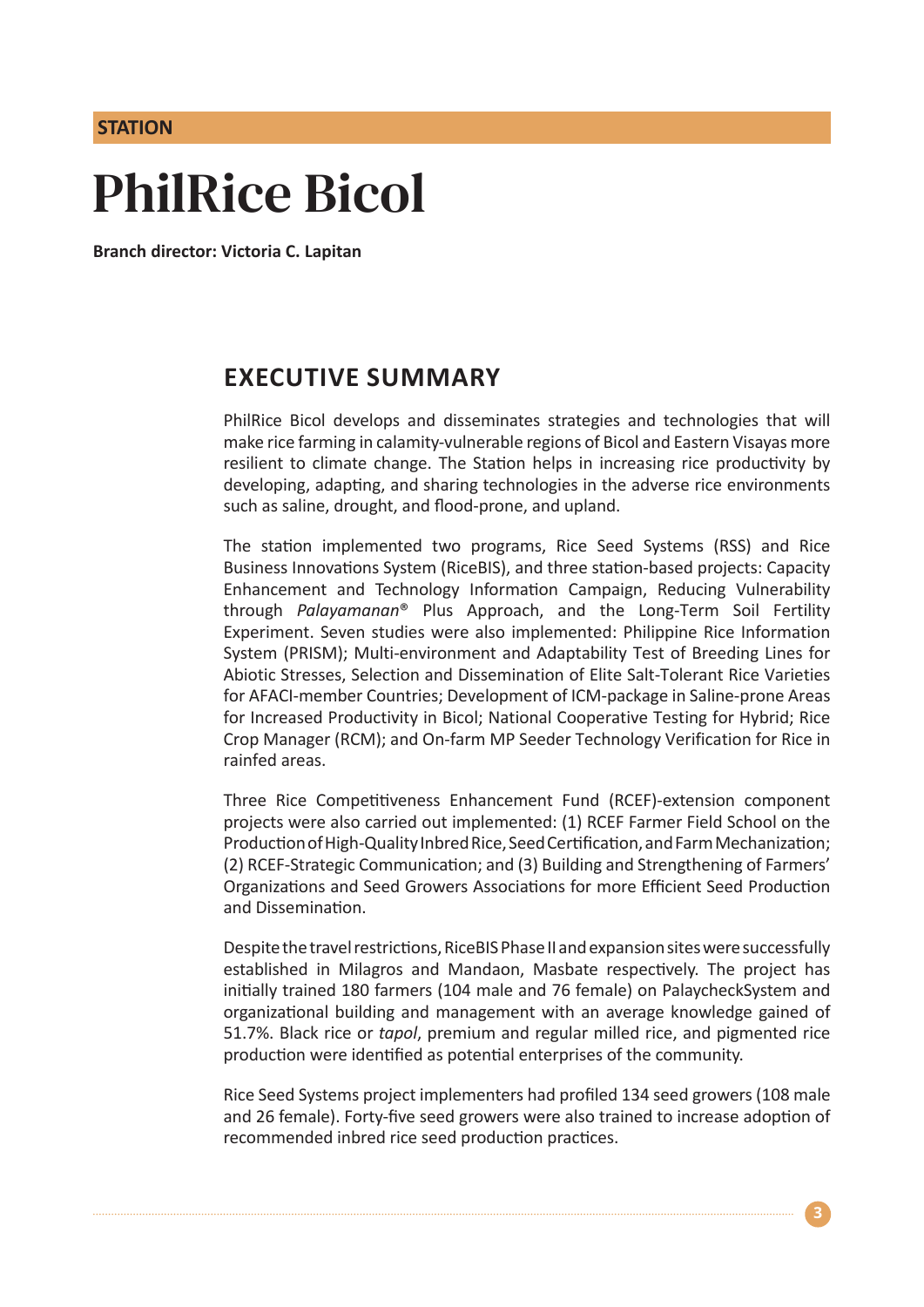## **EXECUTUVE SUMMARY**

RSS project implementers also continued the *Binhing Palay,* which demonstrated the yield performance of 13 newly-released varieties for irrigated, rainfed, upland, saline-prone, and multi-stress environments. It also served as source of highquality inbred seeds of new and adapted varieties through formal or informal seed systems.

The capacity enhancement project reached 6,503 rice stakeholders through 5 PalayAralan sessions, 2 batches of modified Farmer Field School through RCEF, technical dispatch, rice exhibits, PhilRice Text Center (PTC), and PhilRice Facebook page.

The Multi-Environment and Adaptability Test of Breeding Lines for Abiotic Stresses, which evaluated the performance of elite breeding lines in terms of locationspecific adaptability, identified 6 genotypes of rice that were promising and adaptable in multi-stress environments in Magarao, Camarines Sur. The identified lines had yield advantage of > 5% over IR29 (9-32% recorded advantage) during the 2020 DS.

Variety 3 (PR43504-14-3-11) with NPK level of 210-30-100 yielded the highest grain in the long-term soil fertility experiment. The Integrated Crop Management (ICM) technology package for saline areas highlights the application of 115-10- 15kg of NPK on Salinas 25 (NSIC Rc 470), Salinas 21 (NSIC Rc 462), and Salinas 14 (NSIC 332). This technology package also covers the use of 80kg/ha seeding rate and adoption of drum seeder for direct seeding.

In terms of IEC materials distribution, 18,523 copies were distributed through the One-Stop Information Shop (OSIS) located and maintained in 6 state universities and colleges in Bicol and Eastern Visayas, and in PalayTambayan.

RiceBIS program continuously strengthened the 7 clusters in Albay, trained 23 farmer-members on proper post-harvest handling and 17 farmer-members on rice puto production, and created market linkage to 3 private institutions. An increase in rice yields by 5.06t/ha in 2020 (9.8% from 2017, 16.8% from 2018, and 13.5% from 2019) were noted in the project sites. It also recorded a reduced net income by 17.6% from 2018 and 1.08% from 2019 dry season due to cost of hired labor.

The RCEF-Extension in Bicol and Eastern Visayas was implemented to increase the level of awareness and initiate favorable behavioral change towards RCEF Program. Knowledge products including *Gabay sa Pagpapalay, Sistemang* Palaycheck primer and booklets, and *tekno-kalendaryo*; and RCEF Abaca Face Mask were distributed.

Through RCEF - Building and Strengthening of Farmers' Organizations and Seed Growers Associations (SGAs), 26 new seed growers were recruited and 18 farmers are expected to undergo training on basic inbred rice seed production.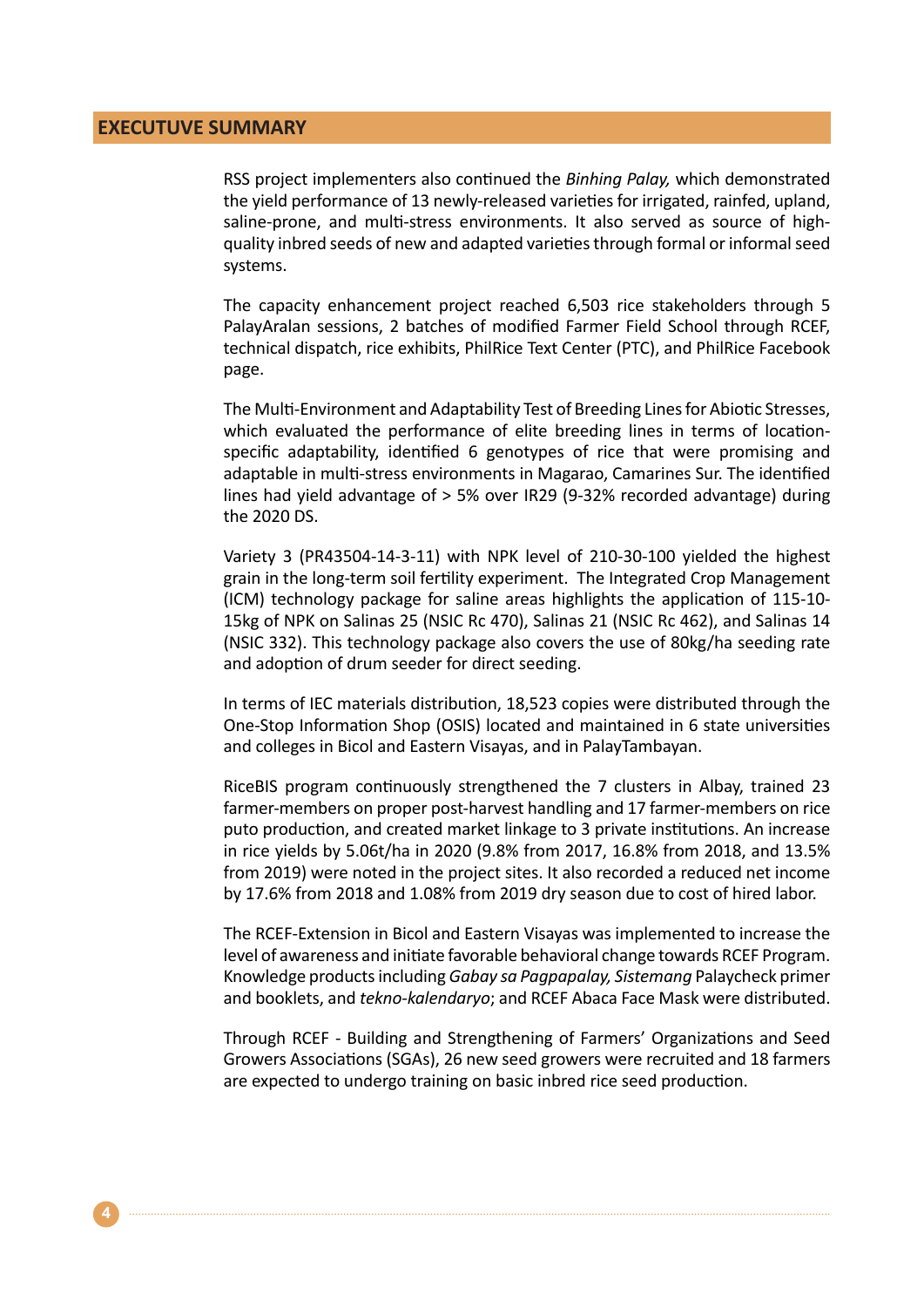## **PROJECT 1**

# Reducing Vulnerability to Climate Change through Rice-Based Farming System Approach

**Gian Carlo C. Enot** 

The project integrated three studies: (1) Development of Climate Change Resilient Upland Rice-Based Farming System; (2) Development of Gender-Sensitive Palayamanan Plus Farming System for Stress-Prone Lowland Rice Ecosystems; and (3) Assessment on the Productivity of the On-station Palayamanan Farming System.

Study 1 aimed to increase rice yield by 1t/ha and increase income by 25% in the upland rice farming system. Two upland sites were established in Brgy. Lubgan, Bula, Camarines Sur, and in Brgy. Inlagadian, Casiguran, Sorsogon.

Under the second study, mushroom production training was conducted in the project site, which was participated by 52 rice farmers.

Meanwhile, the third study showcased five Palayamanan components, which included production of mushroom, vegetable, rice-fish-azolla, and rice and vermicomposting.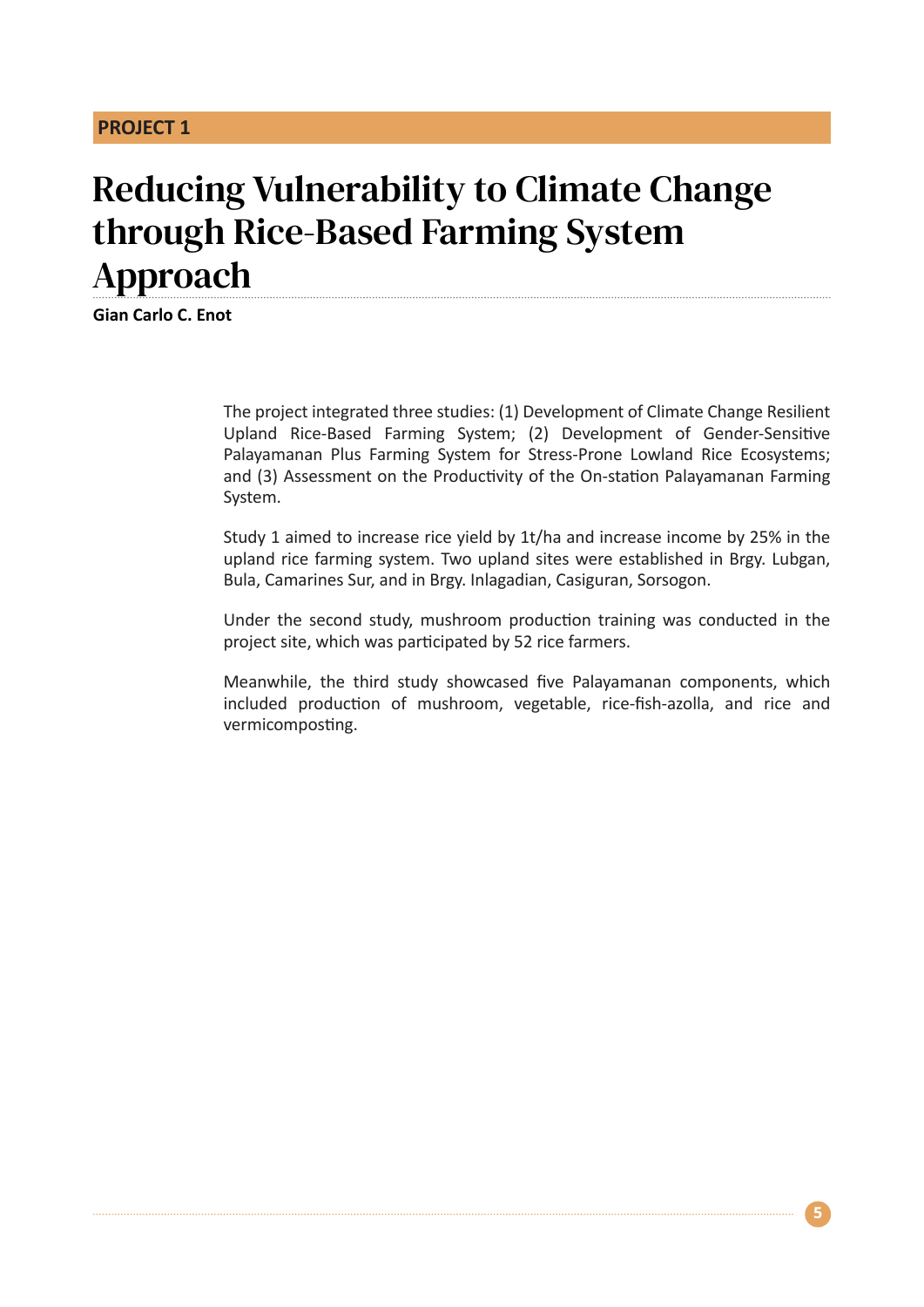**6**

## Development of Climate Change-Resilient Upland Rice-Based Farming System in Bicol Region

#### **Gian Carlo C. Enot, Hannah Mae M. Olivenza, and Julius M. Vejil**

The team established sites in two upland rice-based farming communities in Brgy. Lubgan, Bula, Camarines Sur, and in Brgy. Inlagadian, Casiguran, Sorsogon. The two upland rice communities were characterized based on their farming practices, income sources, and bio-physical characteristics. Moreover, the team identified and established different components of Palayamanan farming system based on the available resources of the community. Vegetable and mushroom production was identified as components. Upland rice yields were recorded and samples were collected from each community.

The study targeted to establish the mushroom production component and to continue the production of vegetables and high value crops. However, enhanced community quarantine constrained the planting of upland rice and sweet potato in Casiguran, Sorsogon project site. Rice seeds were not bought due to the limitations. Meanwhile, the construction of mushroom house in the project site in Brgy. Lubgan, Bula, Camarines Sur was was postponed. Standing crop of upland rice was also damaged by typhoons Quinta, Rolly, and Ulysses. One farmercooperator harvested 8 bags of rice from her 0.25ha. Vegetable seeds (squash, eggplant, hot pepper, patola, and okra) were also distributed in Bula.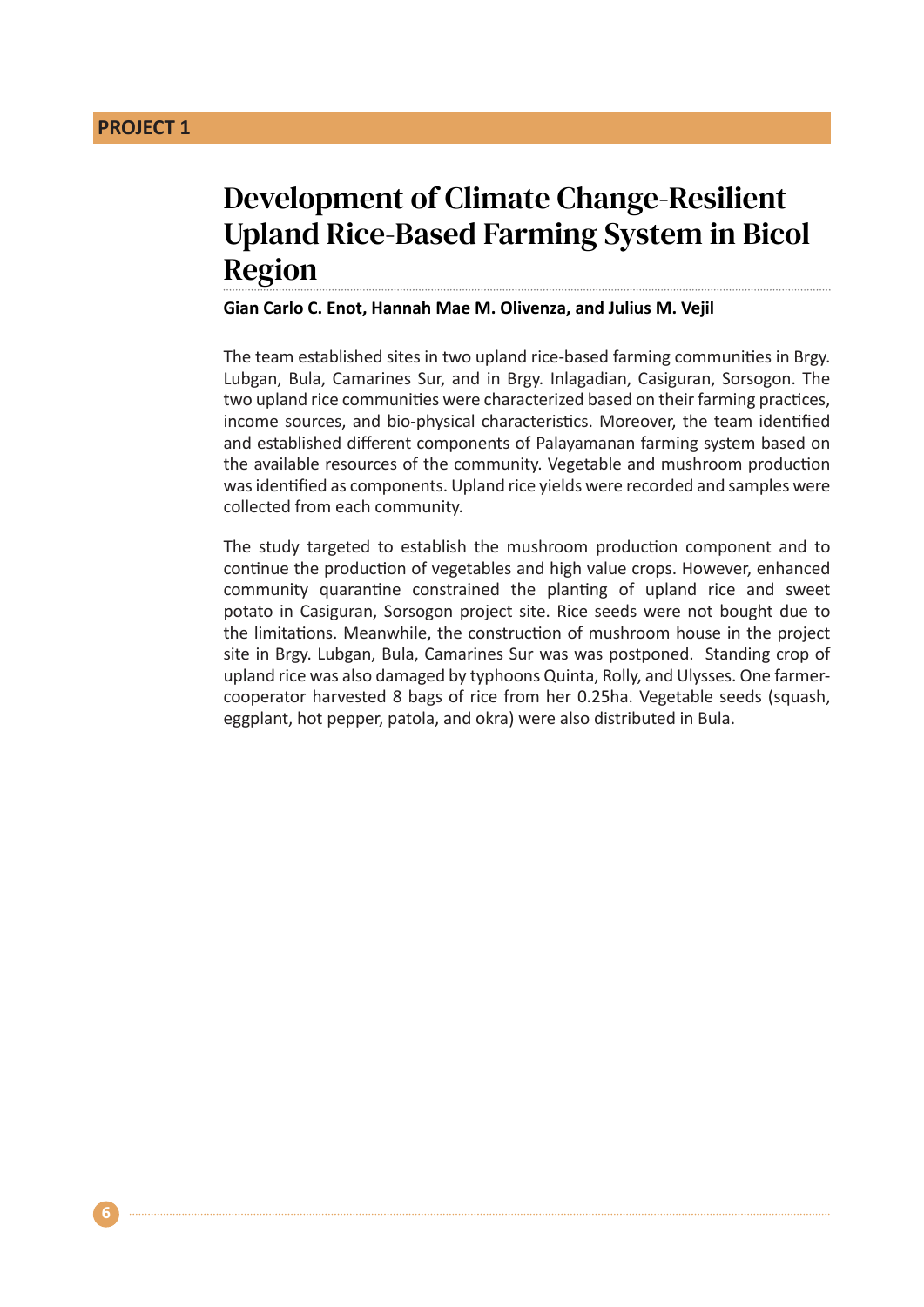## **PROJECT 1**

# Development of Gender-Sensitive PalayamananPlus Farming System for Stress-prone Lowland Rice Ecosystems in Bicol Region

**Gian Carlo C. Enot, Hannah Mae M. Olivenza, and Julius M. Vejil**

The team conducted site selection for the establishment of Palayamanan farming system in drought-prone and saline-prone rice environments. Pamplona (droughtprone) and Canaman (saline-prone) in Camarines Sur were selected as project sites. Focus group discussion was conducted in each site to collect information on rice farming practices, income sources, and the involvement of men and women in rice farming.

The following data were collected in drought-prone environment: rice farm areas range 0.5-2ha; October and November are the planting months for the dry season, July and August for the wet season; rain is the main water source; July, October, and November are the rainy months; dry months are from February to April; yield ranges from 1.8-3.6t/ha, low yield can be attributed to drought; other crops planted are coconut, vegetables, and root crops; rice and coconut farming are the main income sources; other income sources include livestock production, carpentry, and tricycle driving.

The following data were collected in the saline-prone environment: farm areas range 1-3t/ha; rice is established in May for wet season and December for dry season; main water source is from irrigation system that takes water from the Bicol river, which is contaminated with salt-water; September - January are the rainy months, March - May are the dry months; yield range 2-4t/ha in dry season, 1-2.5t/ha in wet season; other crops planted are vegetables, coconut, and nipa; rice farming is the main income source; and other income sources are livestock production, fishing, and working in construction.

In both sites, men are involved in farming activities requiring heavy lifting such as plowing, harrowing, pesticide and fertilizer applications, while women are involved in lighter farm activities such as manual weeding, marketing of produce, buying of farm inputs, and attending to rice farming training.

Mushroom production training was also conducted in each site participated by 19 men and 33 women-farmers.

**7**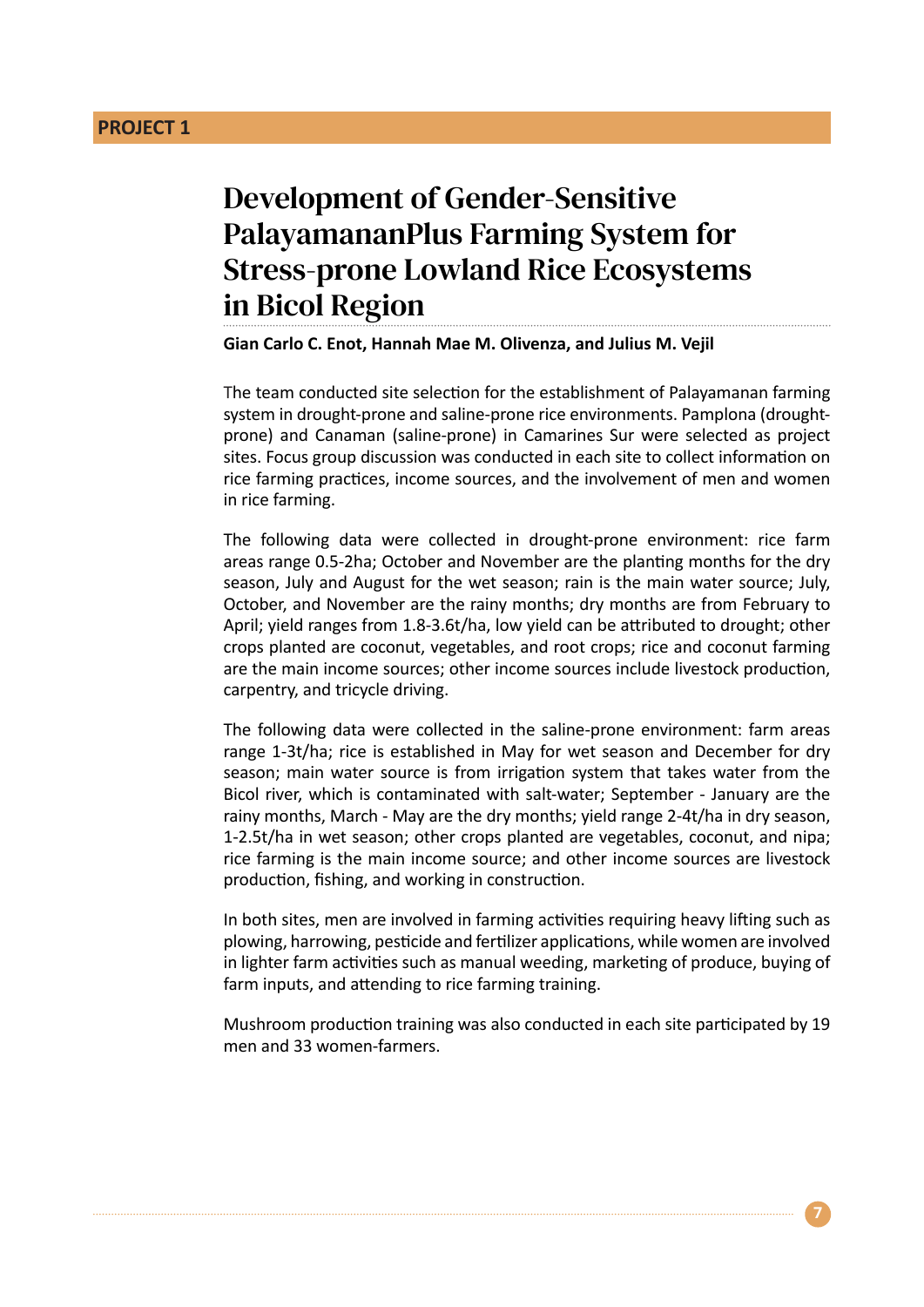## Assessment on the Productivity of On-Station Palayamanan Farming System

**Gian Carlo C. Enot, Hannah Mae M. Olivenza, Julius M. Vejil, Froilan B. Merced, and Rolando R. Bello**

The productivity of the on-station Palayamanan and its components were assessed. The components were production of vegetable, mushroom, rice-fish-azolla, and high value crops production, and vermicomposting. Input and output, harvest, and sales of the on-station Palayamanan were recorded and documented for two semesters (January-June and July-October). Eggplants, string beans, okra, squash, bottle gourd, pechay, kangkong, broccoli, cauliflower, lettuce, tomato, sweet potato, patola, hot pepper, bell pepper, peanut, and kangkong were planted along the perimeter of the fishpond, irrigation canal, bunds, and service roads, covering a total of 1,018m<sup>2</sup>. The vegetables were planted in sequential cropping pattern.

For the first semester, vegetables produced totaled 90.95kg of fresh, sold at P2,550 with total total expenses of P11,055.00. Net income registered P -8,505.00 with an ROI of -3.34%. Many of the harvested vegetables were given free to the station's staff during the COVID-19 pandemic; thus, low income was generated. In the second semester, 483.75kg of vegetables were sold at P10,671.00 against total expenses of P10,135.00. Net income was recorded at P536.00, with ROI of 5.02%. Many of the vegetables were damaged by three consecutive typhoons that hit the Bicol region.

Meanwhile, high value crops including sweet corn, sweet potato, and cassava were planted in 1,500 m<sup>2</sup>, 400 m<sup>2</sup>, and 320 m<sup>2</sup>, respectively, during the second semester. Sweet corn yielded 398kg of which 248kg was sold; obtaining a gross income of P8,695.00and 11.55% ROI. Sweet potato and cassava are still standing crops.

Mushroom house was completed in November 2020 and mushroom processing started in December with the mushroom spawn provided by DA-Regional Field Office V. Tilapia fingerlings totaling 500 were farmed starting July 2020. Fresh azolla was used as feeds. A compost pit was also constructed where damaged vegetables were used as growing medium of vegetable seedlings. Vermicomposting site was under rehabilitation.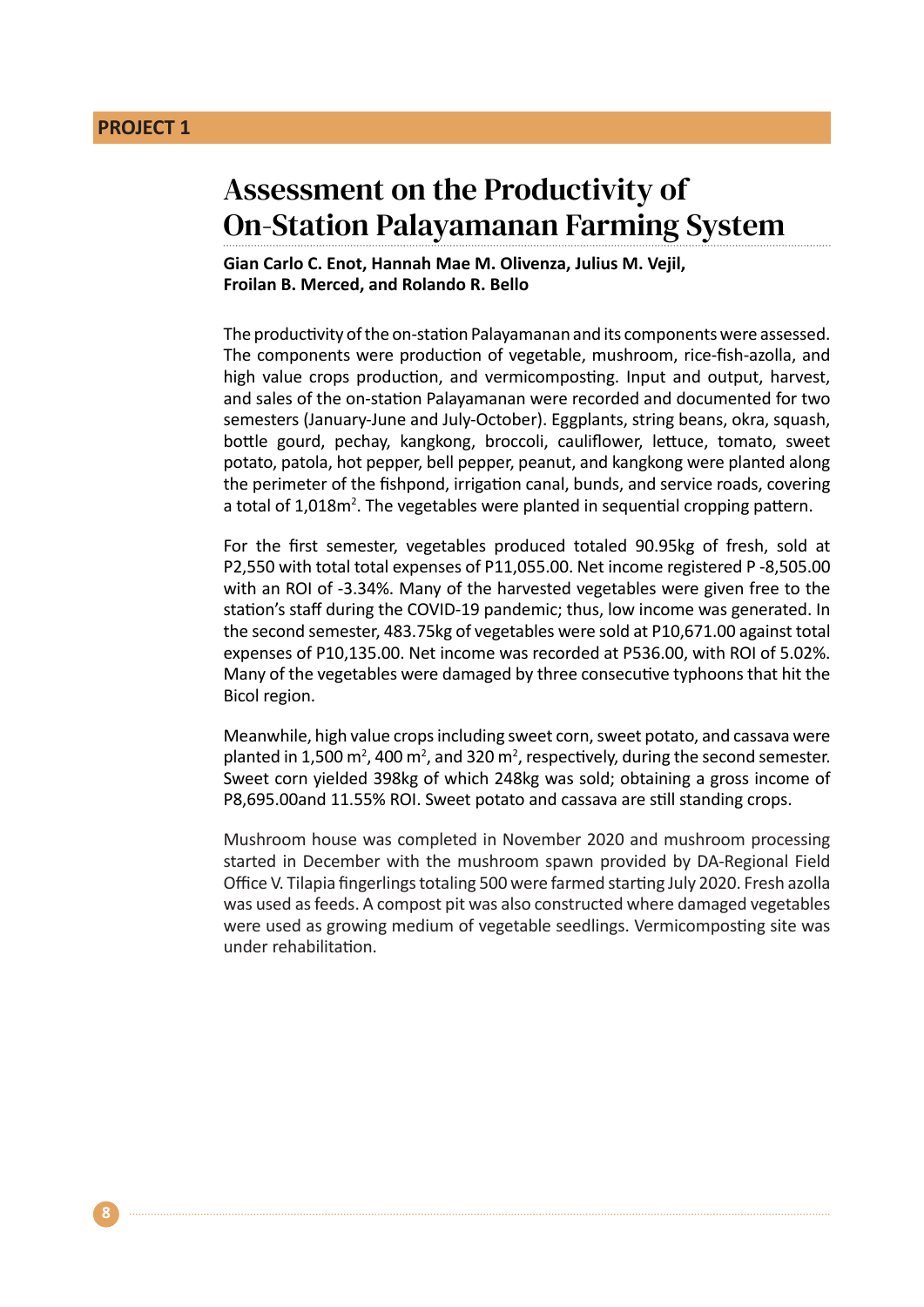## PRISM-Field Monitoring of Rice Areas in the Philippines (Region V and VIII implementation) – *ASD-200-000*

**Jean Rochielle F. Mirandilla, Gina de Mesa, and Don Banares**

PRISM estimates data on rice area, seasonality/planting dates, seasonal yield, and flood- or drought-affected area by using satellite data, remote sensing, geographical information system (GIS), and crop modelling. This information generated are validated through field monitoring that uses standardized field protocols and smartphone-based data collection forms and applications. A set of field protocols and forms was developed for seasonal field data collection on monitoring field locations, farm profiles, photos, field status, crop growth stages, crop management practices, production, and crop damages due to flood or drought.

In 2020, PRISM monitored over 585 farmers' fields in Region V and VIII. Data on field profile (511), cultural management (449), crop status (3,174), production data (276), and validation points (624) were collected. Three typhoons (Ambo, Quinta and Rolly) were monitored. Field damages caused by the typhoons were assessed in Bicol Region (43 validation points). These validated field data were used for analysis and interpretation of satellite imagery; calibration of the thresholds used for rice classification; and accuracy assessment of rice area, yield, and flooded/ drought-affected rice maps. PRISM also collected weekly data on prevailing *palay* price from several key informants per region from September to November. All data and reports were submitted to the PhilRice Management and DA.

## Long-Term Soil Fertility Experiment

**Gian Carlo Enot and Jonathan D. Tariman**

Continuous and long-term use of inorganic fertilizers can have dramatic effects on soil fertility status and sustainability of production. Thus, monitoring the changes in this type of rice cultivation is important and critical in determining system sustainability. The effects of long-term use of inorganic fertilizer on rice productivity, yield gap, and soil fertility were assessed at PhilRice Bicol starting 2019 DS. An experiment was set up in the wet and dry season cropping following the two-factor factorial in Randomized Complete Block Design with three replications using varieties/lines NSIC Rc 160 (V1); NSIC Rc 222 (V2); and PR43504-14-3-1-1 (V3); and 6 levels of N-P-K, i.e., 0-0-0 (F1), SSNM-30-100 (F2), 210-30-0 (F3), 210- 0-50 (F4), 210-30-100 (F5), 0-30-50 (F6) for DS, and replacing 210kgN rate with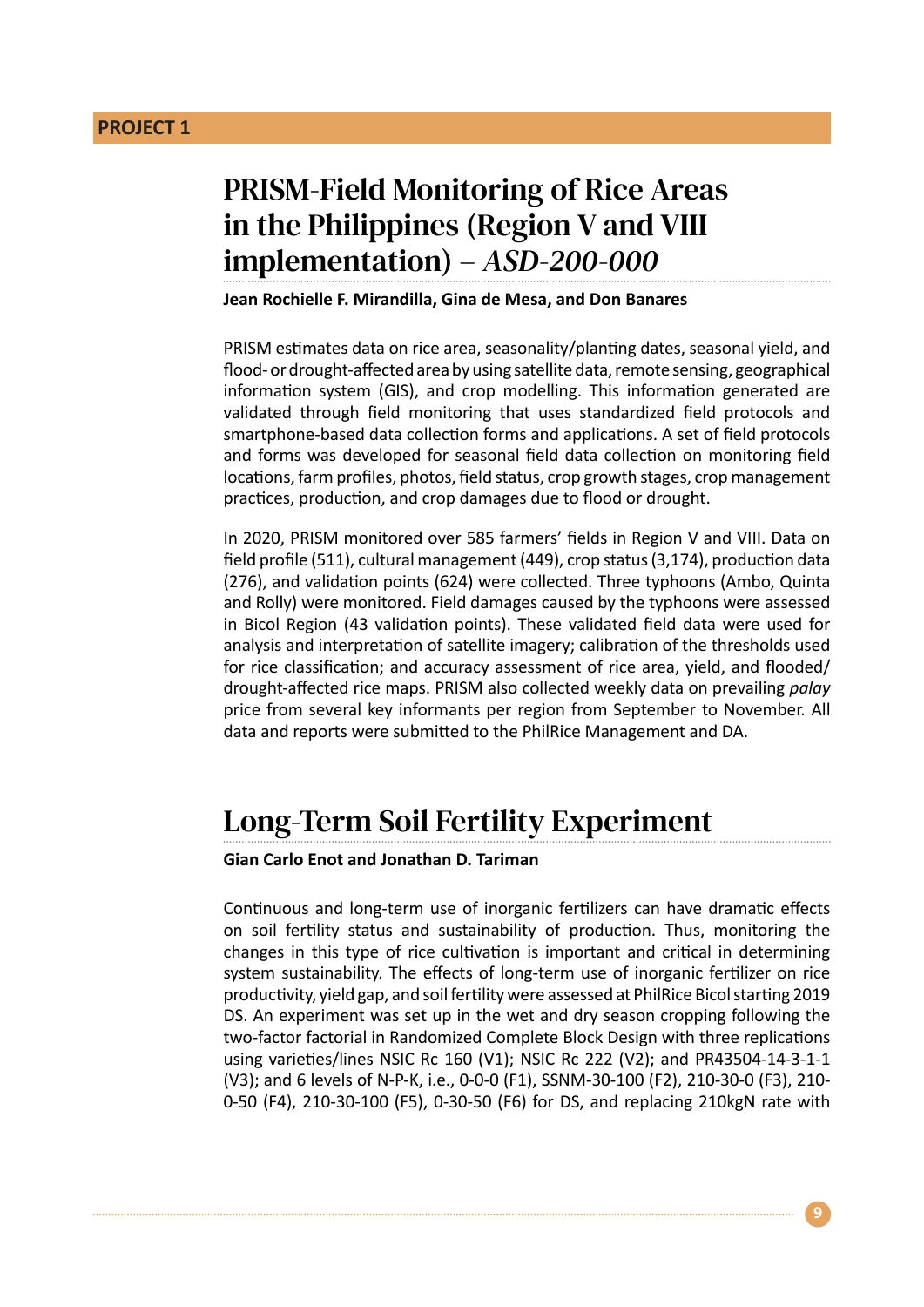### **PROJECT 1**

80kg/ha for wet season. Leaf Color Chart (LCC) readings were collected from F1, F2, and F5 at 28 days after transplanting (DAT), 42 DAT, and 55 DAT. Crop cut yields were collected from  $5m^2$  per plot and 12 hills plant samples per plot at maturity. Yield gap was computed and the trend was analyzed. During 2020 DS, V3 achieved the highest yield at 4.46t/ha, which is significant at at 5%; followed by V2 (3.7t/ ha and V1 (3.37t/ha). Among the treatments, the highest yield was observed in F5 with 4.59t/ha yield that was significantly different to F1 (3.03t/ha). Treatments F2 (3.93t/ha), F3 (4.33t/ha), F4 (3.66t/ha), and F6 (3.5t/ha) have no significant difference with F1. In terms of combined effect of variety and fertilizer treatment, highest yield was observed in V3F5 (6.03t/ha). Yield gaps from 2019 DS to 2020 DS were computed as follows: in V1, the yield gaps are 5.6, 3.09, 4.48, and 6.54t/ha; V2, 5.6, 2.5, 3.54, and 6.3t/ha; V3, 5.6, 2.2, 2.46, and 5.37t/ha. The total N applied for the site-specific nutrient management was 105kg/ha that resulted in yields of 3.45t/ha for V1F2; 3.7t/ha (V2F2); and 4.93t/ha (V3F3).

## Multi-Environment and Adaptability Test of Breeding Lines for Abiotic Stresses

### **Marie Antoinette R. Orbase and Gerry M. Vejel**

Plant growth, productivity, and distribution are greatly affected by abiotic stresses such as drought, salinity, and submergence, becoming a more serious concern amidst climate change. Hence, studies on abiotic stress tolerance are prioritized worldwide including the development of tolerant varieties and conduct of experimental field studies. In 2020, adaptability and multi-stress tolerance trials were conducted during the dry and wet season in Brgy. Ponong, Magarao, Camarines Sur where fields are diagnosed with saline and drought stresses. Twenty-two breeding lines and 6 check varieties (stress-tolerant) from different ecosystems (saline, drought, submergence, irrigated, and heat) were tested in Randomized Complete Block Design in 3 replications under wet direct-seeded method. In 2020 DS, moderate to high salinity (1-4ds/m) was recorded from 84 until 111 DAS. Out of 22 genotypes, 6 genotypes showed a yield advantage of > 5% over IR29 (highest yielding check) with a recorded advantage of 9-32%. In 2020 WS, moderate to high salinity was also recorded (1-4ds/m). No yield and other agronomic data were gathered due to onslaught of Typhoons Quinta and Rolly.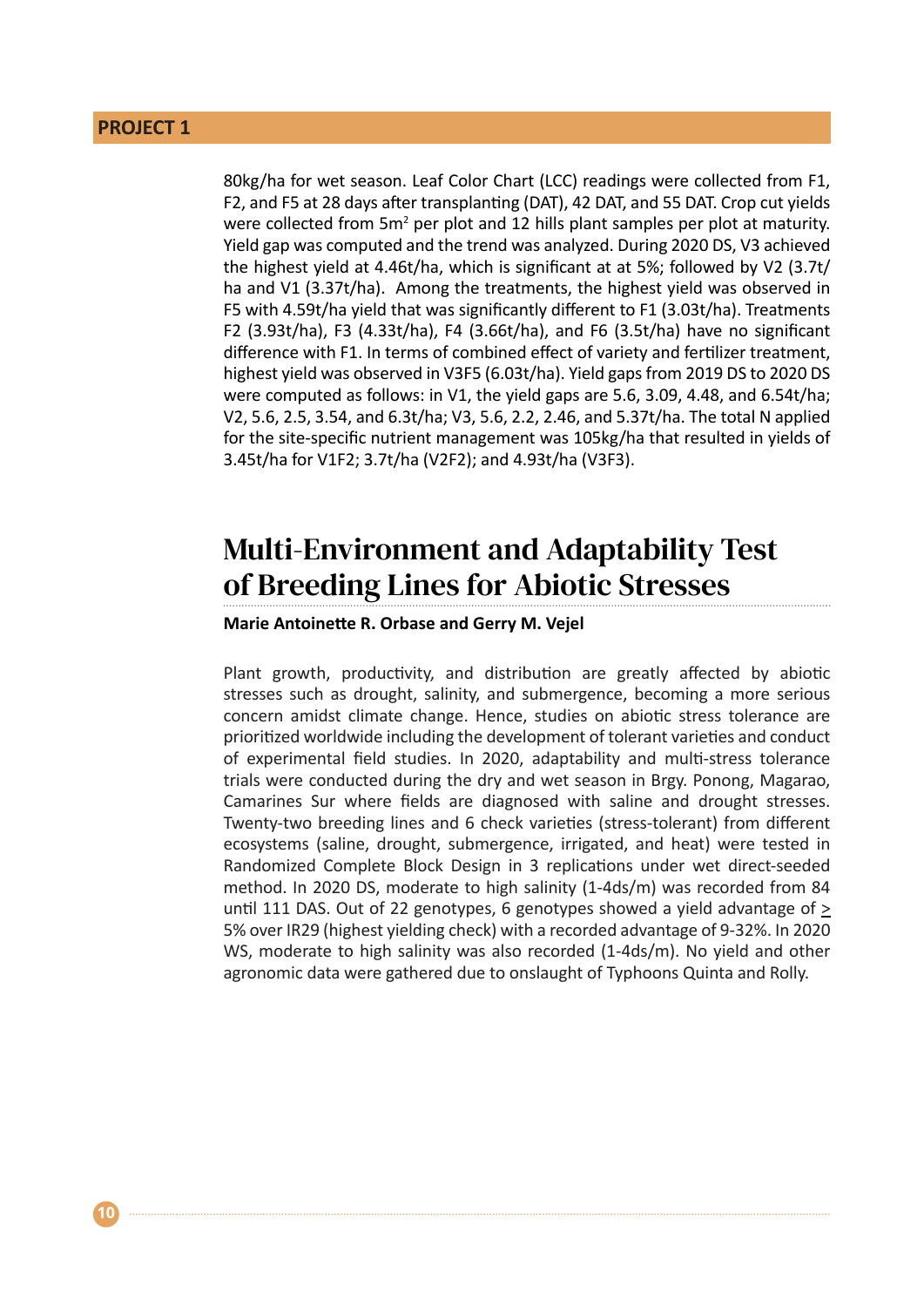# Promoting Rice Science Through Capacity Enhancement And Technology Information Campaign

### **Kristine R. Paliza, Denise Bianca Y. Sadullo, and Paulo G. Balintong**

The project provides equal opportunities to the men and women-farmers and other stakeholders to increase their knowledge and skills on rice and rice-based farming system. Five PalayAralan sessions, 1 RCEF-FFS, and 4 staff trainings/seminars were conducted while five requests for technical experts' dispatch from partner agency and two requests for station visits were accommodated.

An on-station learning farm showcasing major growth stages of rice, three matured rice production technologies, and certified and farmers seeds were established and maintained in the dry and wet season. Despite onslaught of typhoons and limitations brought about by CVID-19 pandemic, 421 farmers were trained following IATF protocols through technical dispatch and PalayAralan. Training, seminars, Palay-Aralan and field visits received very satisfactory training while technical experts' dispatch were given satisfactory training.

Male and female rice stakeholders had the average knowledge improvement rates of 66% (farmers), 143% (staff), and 106% (other rice stakeholders), respectively. The methods and organization used in providing information to clients were found to be effective although further study is still needed. Forty-seven percent of the attendees were women while 53% were men. The role of men and women in farming was identified through the initial data (Sex Disaggregated Data), which showed that men preferred farm operations while women focused on budgeting. A profile form for male and female attendees will be carried out for future activities to determine the best interventions on attaining gender equality in farming.

Different modalities such as OSIS and PalayTambayan were also employed other than the on-station OSIS. One additional OSIS was established in a farm school in Bicol. Two of the pre-existing OSIS satellites in 6 SUCs and 1 PalayTambayan were also monitored, and knowledge products in these corners were replenished. The station also participated in 3 events, in which PhilRice technologies were displayed and knowledge products were distributed. Thirty-three local government units in Region V and VIII were tapped in distributing knowledge products. Due to the strict health and safety protocols, the stations only reach 500 clients. Despite the new normal set-up, rice and rice-based technologies, awareness campaigns, and updates about the station's initiatives were promoted through the social media.

The DA-PhilRice Bicol Fanpage recorded an increase of 45.5% in likes and follows. As of November 2020, the page reached 5,941, of which 2,792 are women and 3,149 are men. The PhilRice Text Center had 557 new registrants.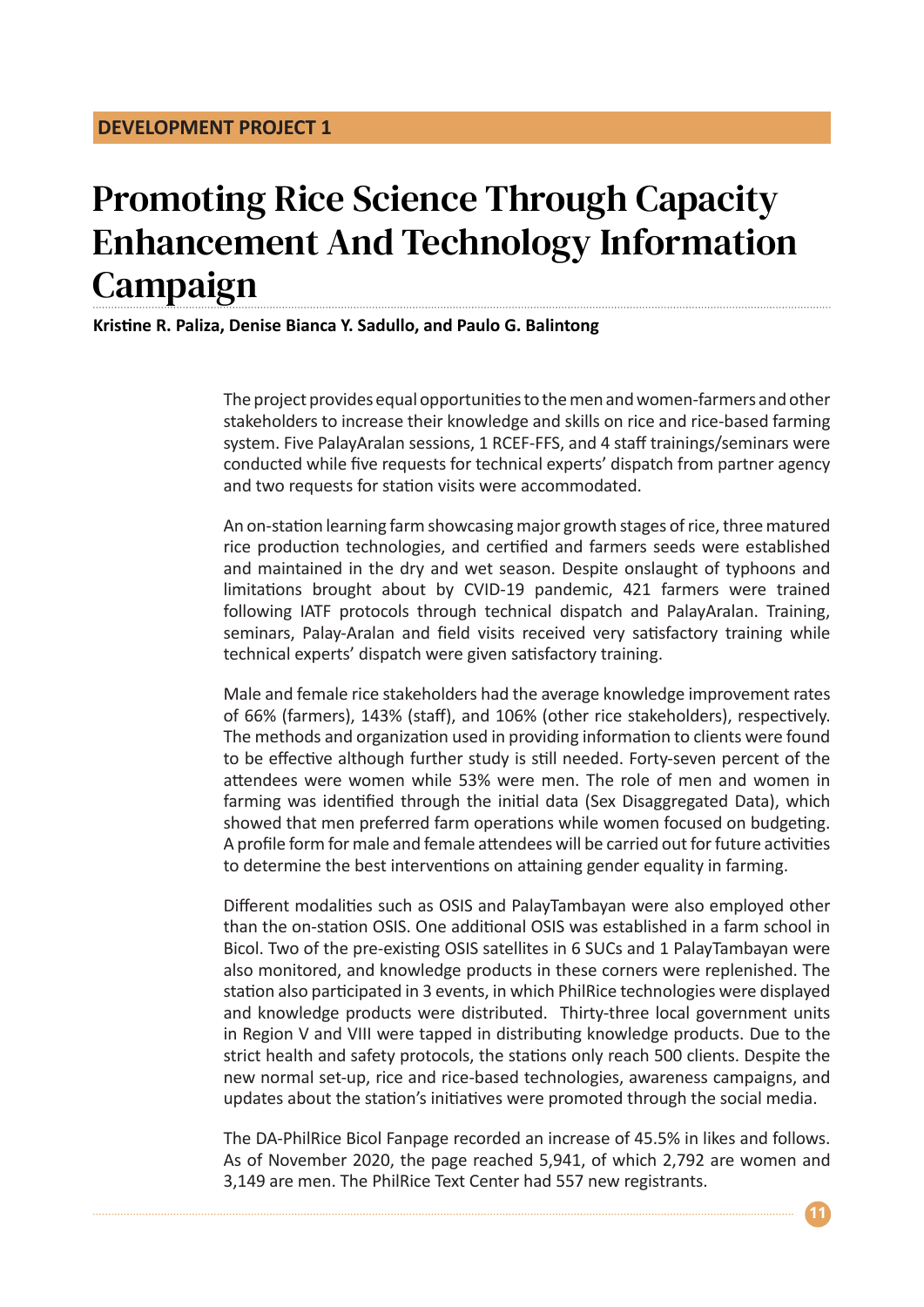**12**

# Component 1: Enhancing Capacity of Various Rice Stakeholders to Increase Knowledge on Rice and Rice-Based Farming

**Kristine R. Paliza, Denise Bianca Y. Sadullo, and Paulo G. Balintong**

Five PalayAralan sessions, 1 RCEF-FFS, and 4 staff trainings/seminars were conducted. Five requests for technical experts' dispatch from partner-agencies and 2 requests for station visits were accommodated. An on-station learning farm showcasing major growth stages of rice, three matured rice production technologies, and certified and farmers seeds were maintained. Implementers also trained 223 male and 198 female rice stakeholders through technical dispatch and PalayAralan

Average knowledge improvement rates of 66% (farmers), 143% (staff), and 106% (other rice stakeholders), were recorded, respectively. Forty-seven percent of the clients reached were women while 53% were men.

# Component 2: Increasing Rice Science and Technology Awareness Through Information Campaign

**Denise Bianca Y. Sadullo, Kristine R. Paliza, and Paulo G. Balintong**

One OSIS on-station was monitored and maintained and one OSIS satellite was established in a farm school in Region V. Due to the COVID-19 pandemic, only 2 OSIS Satellites and 1 PalayTambayan were visited for monitoring Local government units were also tapped to assist in distributing knowledge products. A total of 262 clients were reached through three events while 18,523 copies of knowledge products were distributed across Bicol and Eastern Visayas.

Rice and rice-based technologies, awareness campaigns, and updates about the station's initiatives were promoted through DA-PhilRice Bicol Facebook page. The page has 5,941 likes. PhilRice Text Center registered 473 from Region V and 84 from Region VIII.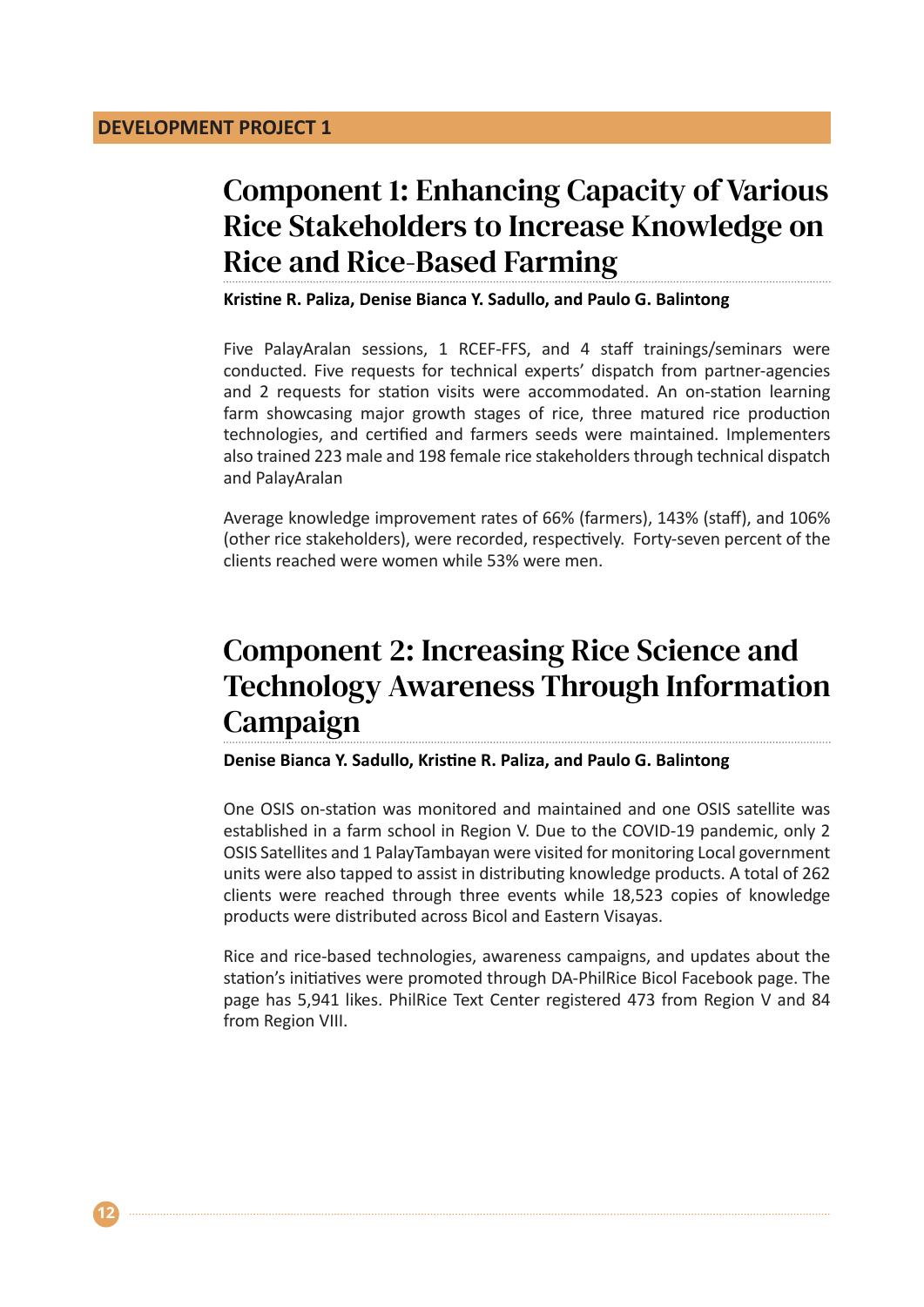# Selection and Dissemination of Elite Salt-Tolerant Rice Varieties for AFACI Member Countries

#### **Marie Antoinette R. Orbase and Fernando B. Carido**

The Philippines has an estimated coastal-saline-prone area of 500,000-600,000ha, of which 200,000ha are considered seriously salt-affected soils based on data from the Knowledge Bank of the International Rice Research Institute. Farmers with rice fields in this ecosystem rely on saline-tolerant varieties to get a good harvest. Although many saline rice varieties have been released in the Philippines, adoption is still low due to lack of seeds and production guides. This project aimed to increase the adoption of saline-tolerant varieties by testing the released varieties in the Philippines and PhilRice and IRRI-developed breeding lines. In 2020, on-farm trials were conducted in dry and wet seasons with field trials under normal (Brgy. Tuliw, Malinao, Albay) and salt-intruded conditions (Brgy. Bariw, Malinao, Albay). Forty-eight breeding lines and varieties were laid out in alphalattice design in 2 replications with plot size of 1m2x5m<sup>2</sup>. Twenty-three (48%) and 25 (52%) genotypes had yields higher than the mean yield of the population in normal and saline condition, respectively. IR16T1631 and IR18T1063 showed a good potential yield under both conditions. Thirty bags of Salinas varieties were distributed to salt-affected farmers in Albay, Sorsogon and Camarines Sur in 2020 WS. Salt intrusion was recorded at 5 days after transplanting (DATP) causing severe injury to entries while plant survival 6 days after salt intrusion (DASI) ranged from 19 to 90. A delay in maturity from 12 to 42 days was recorded. IR18T1021, IR18T1340, and IR18T1025 showed a lesser delay in maturity. These breeding lines had longer maturity under normal condition 122, 125, and 129 days after sowing (DAS), respectively. Under normal conditions, yield ranged from 2,590-5,424kg/ ha with mean yield of 4,031kg/ha. No entries outperformed the highest yielding check (IRRI 154). Moreover, 16 genotypes showed a yield advantage greater than 5% over the mean yield of the population.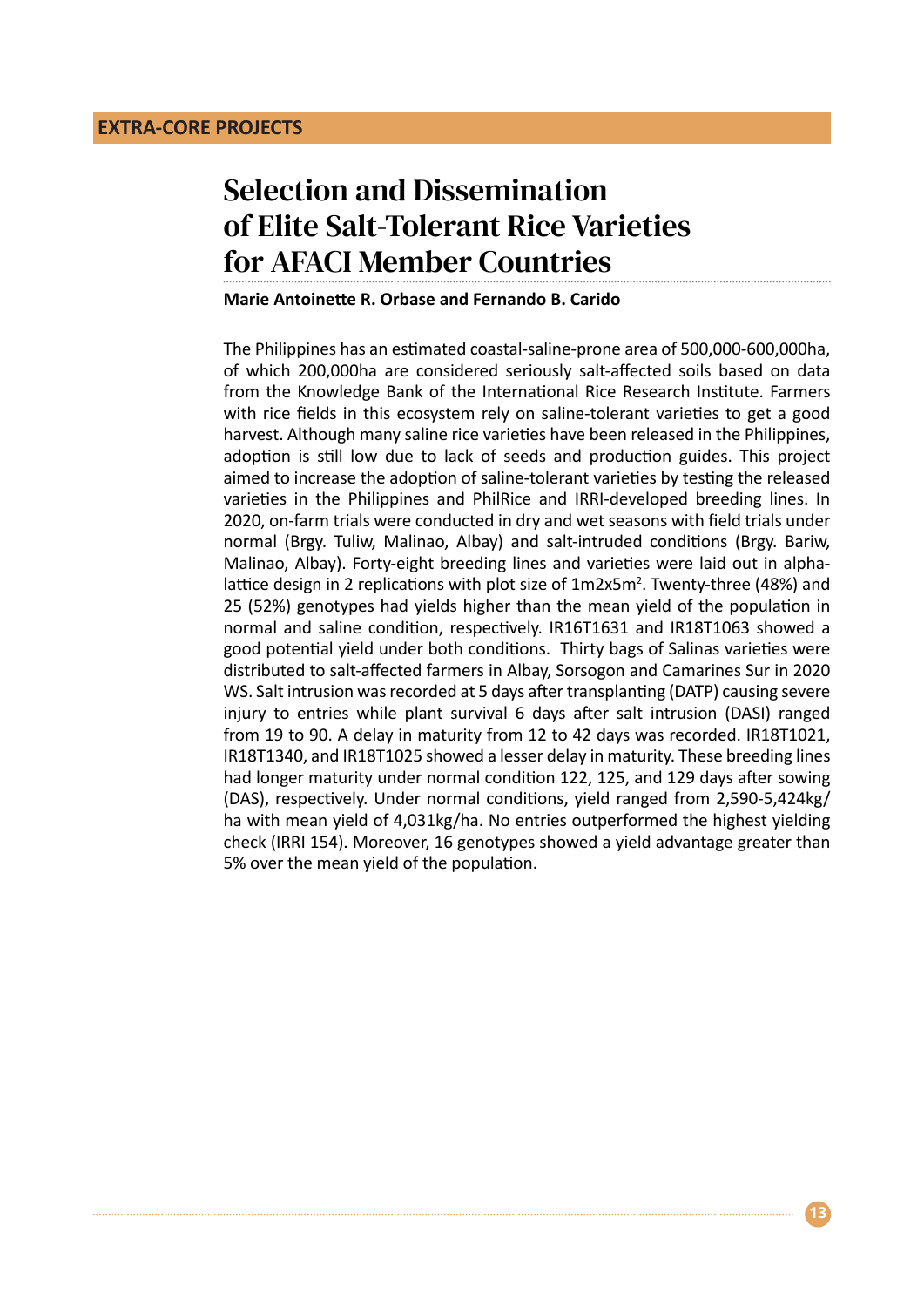# Development of an Integrated Crop Management Package in Saline-Prone Areas for Increased Productivity – Bicol

**Marie Antoinette R. Orbase, Glenn C. de Peralta, Jay Rupert L. Mendoza, and Gerry M. Vejel**

Salinity poses a noxious effect on rice productivity resulting in low yields in coastal areas like in the Bicol River Basin and its tributaries in Camarines Sur. Rice yield decreases by 12% for every unit of salinity level (dS/m) increase (Hanson, 1999). In Bicol Region, the Bicol River Basin System in Camarines Sur affects around 37,184ha of rice fields resulting in low productivity (Babierra et al., 1996). The development of an Integrated Crop Management (ICM) package is one of the best and effective ways to reduce yield loss due to saline stress. To develop and recommend an ICM package for saline-prone areas in Bicol, crop management practices such as varietal adaptability, fertilizer management, and seeding rate in Magarao, Camarines Sur were evaluated from 2018 to 2019. Using the GGE Biplot Analysis, results showed that Salinas 25 (NSIC Rc 470), Salinas 21 (NSIC Rc 462), and Salinas 14 (NSIC Rc 332) were the most stable and high yielding varieties in Camarines Sur in four seasons (2018-2019). Salinas 25 was also selected by the farmers as the most preferred variety. Based on NOPT experiment, 115-10-15kg of fertilizer was needed to achieve a 5t yield target in saline environment. The use of 80kg/ha of seeding rate and drum seeder were also recommended. Validation of the developed package of technologies in 2020 did not push through due to zero seed germination.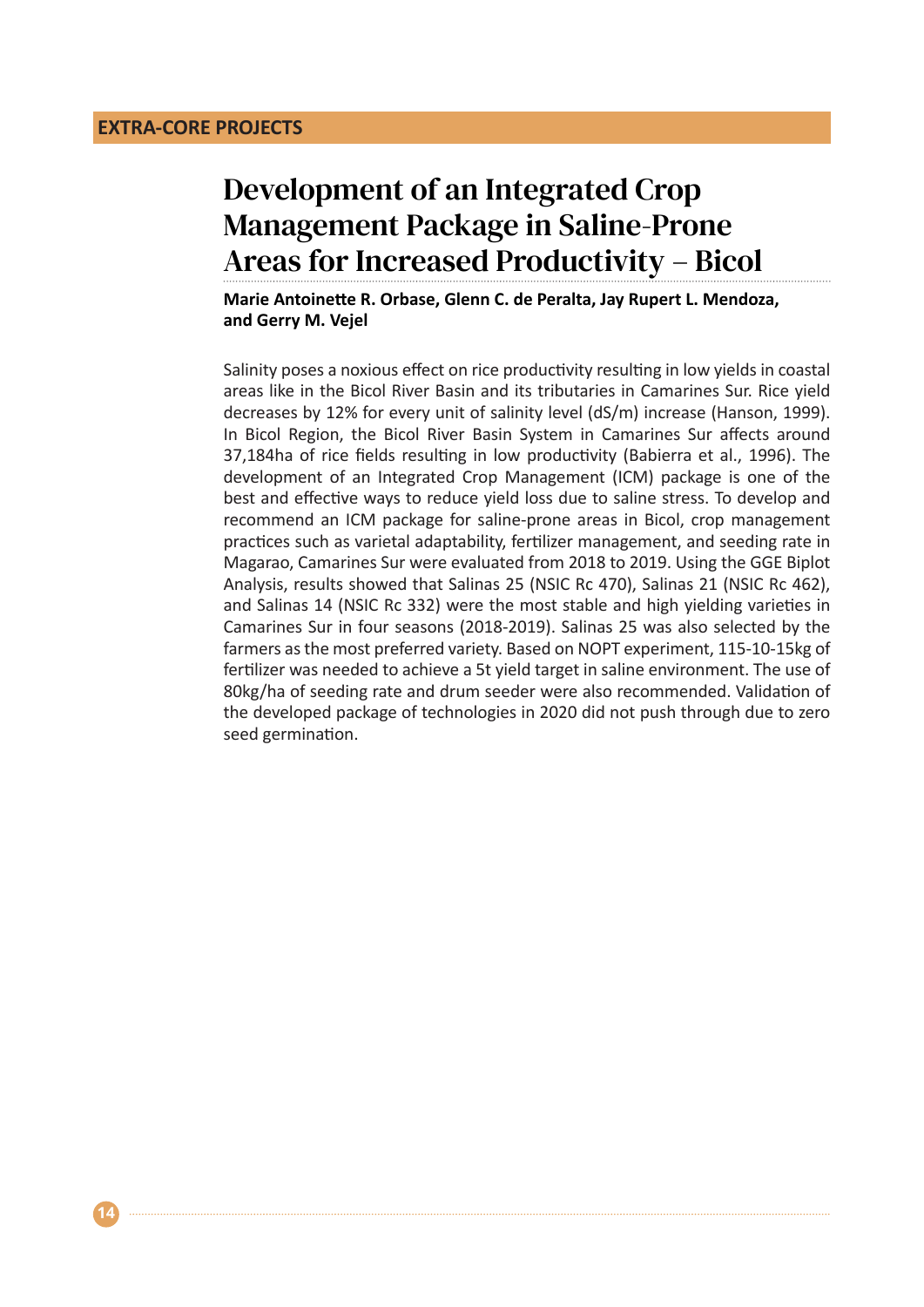# Rice Crop Manager Philippines Phase III: Transition to Operational Sustainability for Research and Dissemination from IRRI to DA-2020 *(PhilRice Component)*

Rona T. Dollentas and Agapito E. Lincuna Jr.

Weeds are major constraints in producing good yield in transplanted (TPR) and direct-seeded rice (DSR). If not controlled, harvest can be reduced from 44 to 96% for TPR (Donayre et al., 2016) and 50-90% for DSR (Chauhan et al., 2011). Use of herbicides alone may not be sustainable for long-term use (Ahmed et al., 2014). Thus, RCM + Enhanced Weed Management evaluation trial was established in rainfed system planted with transplanted rice in h 2 seasons with rice-rice cropping pattern. A researcher-managed trial was conducted in 12 farmer's fields at Barangay Tugop, Tanauan, Leyte. Fertilizer recommendation for standard fertility was generated from Rice Crop Manager (http:// cropmanager.irri.org) for field-specific crop and nutrient management practices.

Three treatments are evaluated: FP (farmer's practice-farmer's nutrient and weed management), RCM1 (standard RCM nutrient + farmer's weed management), and RCM2 (standard RCM nutrient + enhanced weed management). A minimum area of 500m2 per treatment plot was applied with RCM1 and RCM2 while the remaining farmer's field was used as FP plot. Treatment fertilizer recommendations in RCM1 and RCM2 were applied during early stage (0-5 or 0-10 DAT) and panicle initiation (26-30 or 33-37 DAT). Timing of application also depends on crop maturity of rice varieties and seedling age at transplanting. All farmer cooperators used inbred rice varieties, mostly NSIC Rc 222. In weed management of modified RCM2, weeds were controlled before treatment fertilizer was applied. Use of post-emergence herbicide followed by one time spot hand weeding approximately 2 weeks after post-emergence herbicide application or 1-2 days before panicle initiation fertilizer was applied.

Crop cut samples were randomly collected in each treatment plot for grain yield data. Researchers gathered three samples per treatment plot and 9 samples from a 1 farmer field trial. Grain yield was expressed in 14% moisture content.

Weed samples were collected in each RCM field trial at approximately 30-35 DAT of the rice crop. Three samples were collected randomly per treatment plot with a dimension of 0.5 x 0.5 (25 m<sup>2</sup>) quadrat. Data on weed density (numbers of weeds) and biomass (g) were also gathered. Weeds were classified as broadleaves, grasses and sedges.